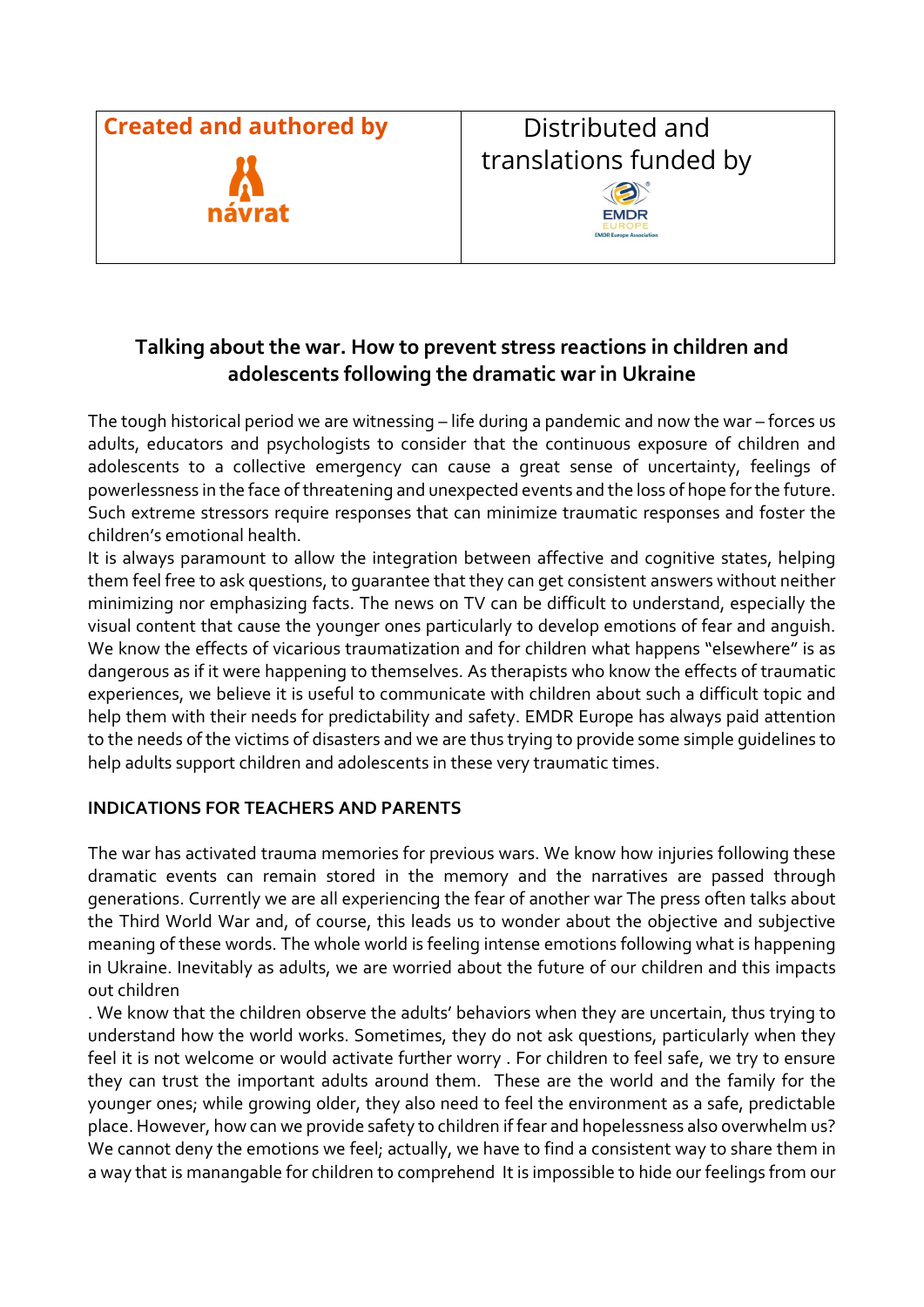children's attentive eyes: they observe us to understand what we feel, what we sense, and what is happening.

## **USEFUL INDICATIONS FOR PARENTS AND TEACHERS**

#### **Let's observe their behaviors**

Children show whatever they do not say: with their behavior, play and small somatic symptoms, like tummy ache, head ache and excessive fatigue. They may have more difficulties to separate from their reference adults, and they can have difficulties in concentrating at school and thus suffer a temporary drop in their school performance. Pre-school children could play the war or refer to the facts that have happened during the day and unexpectedly ask questions that appear to be out of context. Children might even play violent games and play the "villain": at evolutionary level, winning over the weakest provides higher guarantees for survival and the little ones activate more archaic defense systems: as a sign of their fear to be vulnerable and exposed, they might express more anger than fear. Do not judge them but tell them that maybe they are behaving like that only because of fear and worry.

### **Allow children to ask questions**

Adults are often worried when children start asking questions. They do not always have all the answers; hence, they try to avoid all the topics related to critical events in the hope that the child does not suffer. Often the little ones are kept away from traumatic events, without considering that they may be absorbing details even when they are apparently distracted. The news from the media, quiet conversations at home, their parents' worried faces are already a form of communication. We can help children ask what they want to know and be aware that we can tell them we do not have all the answers. Minimizing, telling them that the war is far away and that we are safe may be halftrue. When a child asks, let's try to provide understandable age-related answers. Give them words to organize the events and help them express their emotions and anxieties, their fears and their concerns The children's ability to feel sad for their peers is however one of the first forms of empathy. However, it would be appropriate to decide what to show them, and what is better to avoid at their age. We can watch the TV news together and comment what is happening, thus giving them the possibility to ask questions and to get answers. It is not required to expose children to all the news and images; however, if you are used to watching the news together you should continue in the same way because changing your habits would make them feel even more scared. Children should not be exposed to such images when they are alone as this could be damaging for their age.

If the child does not ask any questions, let's ask a few ourselves. Saying, "*What do you think/feel?* What would you like to know? How are you feeling? What do you know? Have you talked about this at *school?*" This is an excellent way to show that the child can ask us about what is happening and find a safe, attentive listener. .

#### **Provide possible answers**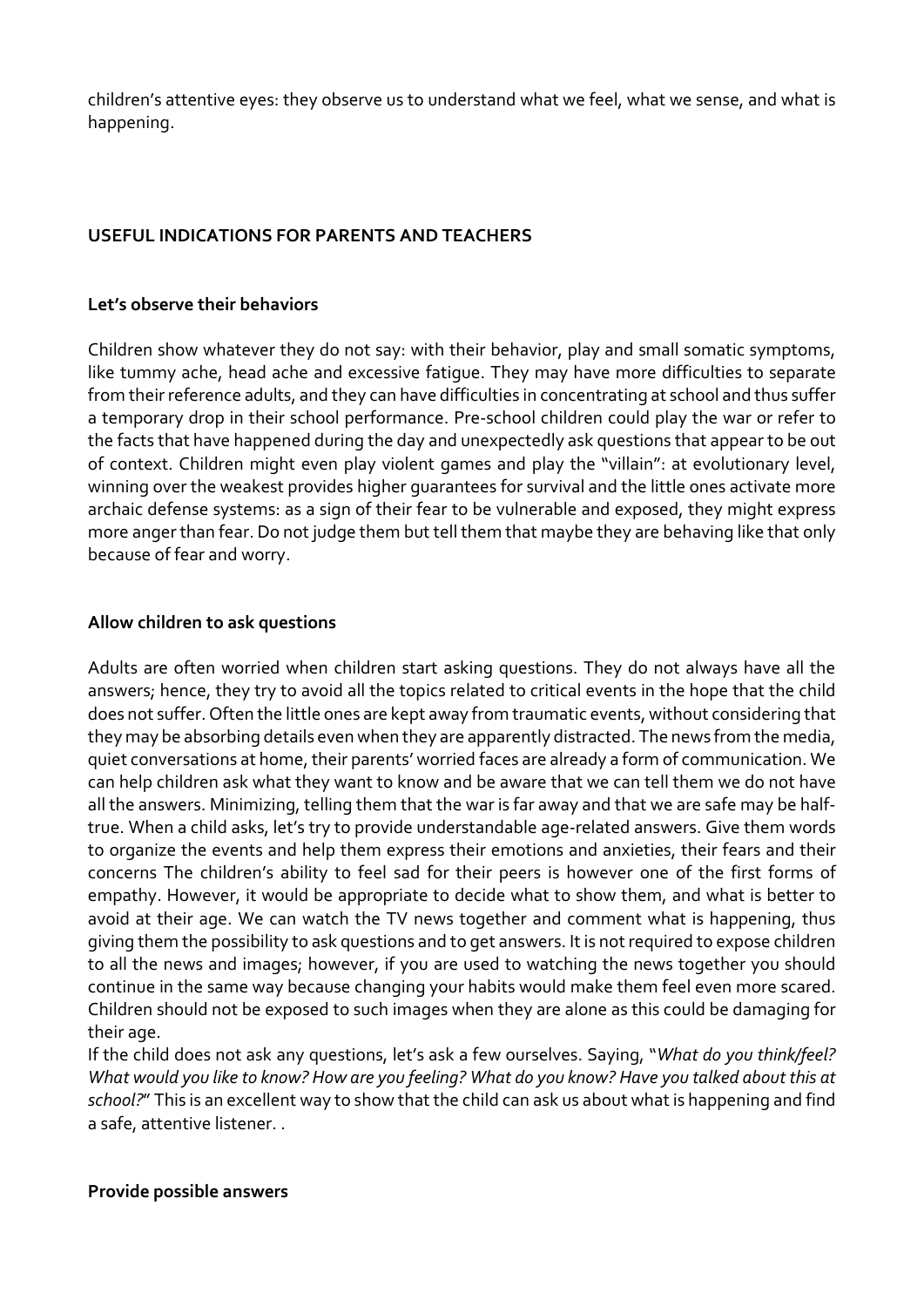You might not be able to answer the children's questions; thus, it could be positive to look for news together, to discuss age appropriate facts, to ask them what they know and think about what is happening. Children have their own ideas and sometimes they are right; hence, let's not waste the opportunity to learn from them too. When providing answers, you must be honest. You should not give your personal opinions on what is happening; instead, it is useful for them to know facts as they are or as we assume they are.

Your answers must not aim at trying to make them stop thinking about the events. "*Play and do* not think about it; nothing bad is going to happen here. We are safe. These things always happen far away. You are a child and you should not think about these things. Children should only play and be *happy.*" These are just mild attempts at denying their fear and will result in making them feel more insecure. Children must be allowed to feel concern and to resort to an adult for a hug. Parents and teachers might only answer, "*You are right to be worried. I am worried about what is happening too.* I am so sorry for those children who are experiencing the war and I am sorry for you because you are so *little and you still have to know these terrible things".*

When providing answers, we must try to comprehend what they have already heard, the understanding they have of what they have heard and actual reality. When children are not informed correctly, they make up their own idea of things, which is often times even more dramatic and it does not correspond to reality; instead, it represents an attempt to understand the world. . Of course, trying to protect the children from information is a risk since they search for their own answers by themselves. Children, particularly in school age, can easily access the news on the internet and by talking to their peers; hence, the risk is that they lose trust in us as their reference adults, as people capable of being their safe haven where they can go and find information, reassurance or, simply, a comfortable hug. Therefore, it is paramount to tell the truth proportionally to the age and understanding of the child. Let's not trivialize what is happening. The historical moment we are experiencing is complex and children understand that. Depriving it of its due value would expose them to feeling that they do not deserve to be informed on what is happening. Even though we provide answers, they ask the same question several times, because it is hard for them to integrate details that can be very painful for them or that can trigger fear. We canrepeat the answers already given to them and possibly check that they have understood. If there is something they do not understand, we shall try to find a simpler way to present the information.

### **Find a way to soothe them**

When talking to children about the events we are currently experiencing, physical proximity is paramount: keep the child close or, if he/she is very little, hold him/her in your arms, sit at their height to facilitate eye contact, speak openly about what is happening and convey a message of hope at the same time. "*Something bad is occurring, which should not happen. However, we are all* trying to stop this terrible war. The Heads of States are talking to understand how to stop this all". "It is normal for you to be worried about the war." "When you feel strange, scared, sad, or you want to say something, you can reach for help or say how you are feeling to a person you trust: mum, dad or *your teachers*".

Sometimes there are no solutions to the things related to these big events; however, something always works: a hug, a caress, physical proximity and the possibility to speak out what you are feeling. The words "I understand it, I feel it, I am sorry, I feel that way too, I am sorry too, I am also *worried and sad about what is happening. But I feel hopeful because most people want peace and many people have fought for thisfundamental right, which cannot and must not get lost"."Yet, it can*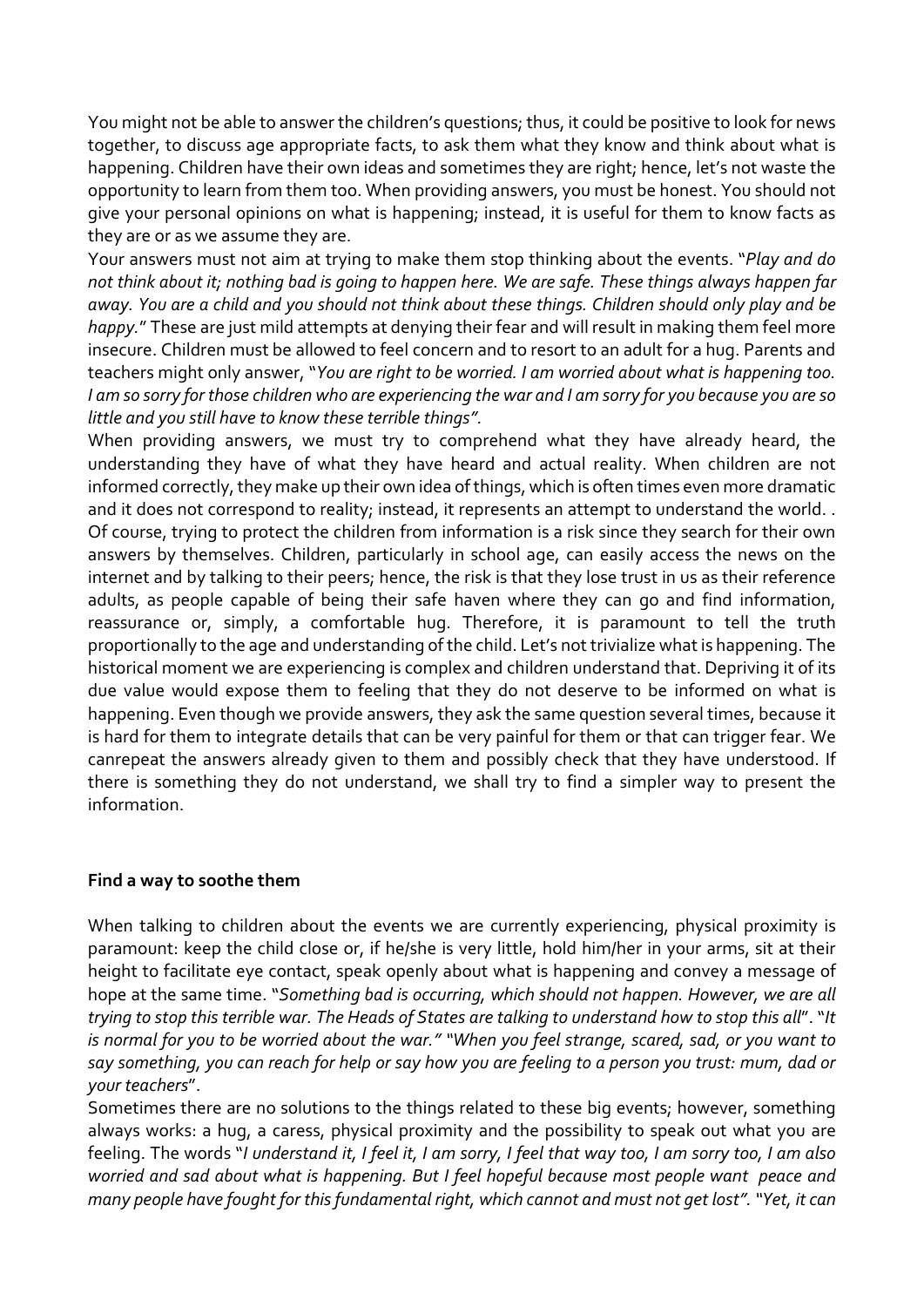happen – just like now – that some states do not respect this fundamental human right to live safely and in peace, to be entitled to be free to express their opinions. You know, unfortunately these riahts *are not alwaysrespected. However, I can guarantee that the world is aware of what is happening and everyone is doing his/her best for the world to be a safe place again".*

# **TALKING TO CHILDREN**

## **At the nursery school**

If children show an interest in talking about the subject or if you notice any changes in their way to be at school, in their relationship to others or in their way of playing (they play the war, they call each other the names of the protagonists of this war, or refer to Russia or Ukraine in their games), you should talk about it. Provide information, possibly without any interpretations but giving facts. Direct the conversation by asking them questions to foster dialogue and facilitate learning too:"*Do* you know what the word war means? Do you know where Russia and Ukraine are located?" "In your opinion, why do men make war? What would you tell a child who lives in those areas? What can we do *to live in peace?"*

These questions aim at fostering the expression of their emotions and at organizing their interpretation of facts in a better way, too.

### **At the elementary school**

Between age 9 and 12, children are more actively interested in the news and they may have quite clear concepts of what a nation is and where Russia and Ukraine are located. However, it is also important with this age range to foster a discussion free from any subjective contents and factual interpretations.Research can be conducted about geographical information, to help them know the populations of the states at war, learn the history of previous wars, and consider – depending on their age – what facts their parents or grandparents have narrated to them about previous wars and what behaviors we could enact to foster the dialogue between different cultures and geographical origins. Help them understand the concept of peace, armistice and conflict management using examples from their own life.

Since the evening of February 22 and for many days thereafter, TV, radio and the internet have been *talking aboutthe terrible violence in Ukraine and disseminating constant news about how the situation* is evolving in these countries. All heads of states are trying to find an agreement and to stop the war. *They are doing their best to protect the population and implement safety measures. However, notwithstanding their commitment, a long time will be required before this ends and peace can be* reinstated. We cannot always do a lot as people. We can talk about it, trying to understand how we *feel, what we feel for the people who are experiencing this dramatic event. Talking is very important.* It allows us to feel lighter afterwards. You may have seen images on television, which have upset you and maybe you can stop thinking about them. In this case, telling the way you feel when you think about what has happened is a good way to feel less alone. When we talk with other people about the things that worry or upset us, often times we feel better then. Hence, the worrying thoughts go away *or become less worrying at least*."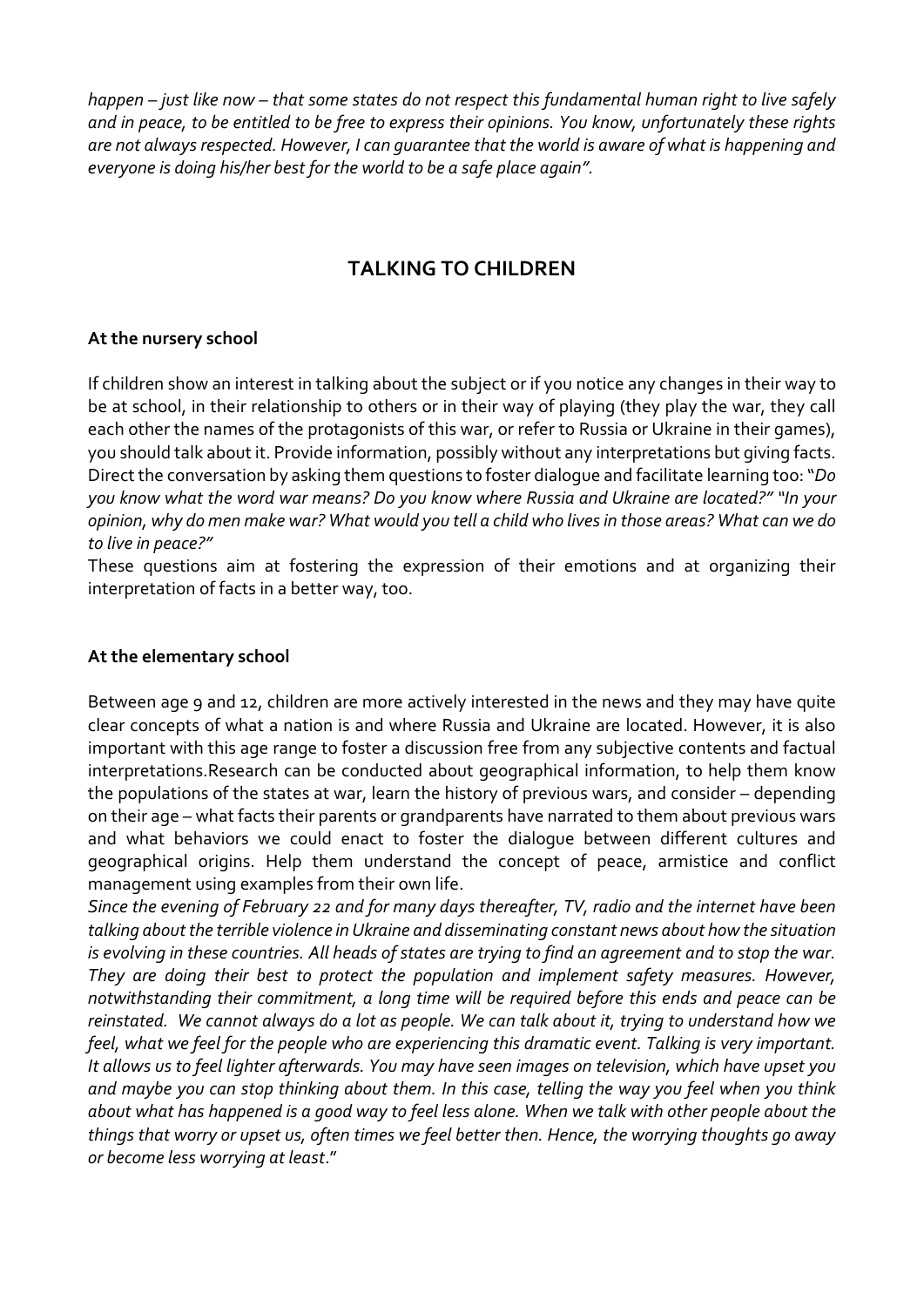### **At the middle school**

Children in this age range already have information and a good understanding of facts. Hence, they can propose to organize discussion groups in class themselves.

Again, facilitate dialoque here, without judging but committing to providing a subjective version of the facts. Help them tell what they know and what they feel. Listen respectfully to their opinions and try to understand the lingering fantasies and fears that they hardly express at this age. The adult's function is to facilitate the free expression and the creation of meanings by integrating prevalently cognitive information with emotions.

At this age, children may minimize by making ironic comments on the events. This may be their way to keep excessively upsetting emotions at bay. Again, it is paramount not to judge their normal reactions with severity. It is difficult to access vulnerability at this age. Normalize their "emotional protection" reactions by trying to give meaning to them: "*Sometimes, joking protects us from* emotions that are more difficult to access and this is normal. It is a common defense attitude. Maybe *we can understand together why being scared or feeling fragile is so scary*".

# **COMMON REACTIONS AFTER A STRESSFUL EVENT**

Both children and adults can have symptoms after a stressful event. The most common during the developmental age are:

- Distress triggered by event-related stimuli.
- Repetitive games with war-related contents
- Aggressive behaviors.
- Difficulty concentrating
- Nightmares, sleep disorders, nocturnal awakening.
- Somatic symptoms (tummy ache, headache, excessive fatigue).
- Crying for trivial reasons.
- Intrusive event-related thoughts or images.
- Separation anxiety.
- Sleep disorders, nightmares, fear of the dark.
- Irritation and anger.
- Difficulty to talk about what is happening.
- Hopelessness about the future.

## "**Peace begins with a smile**."